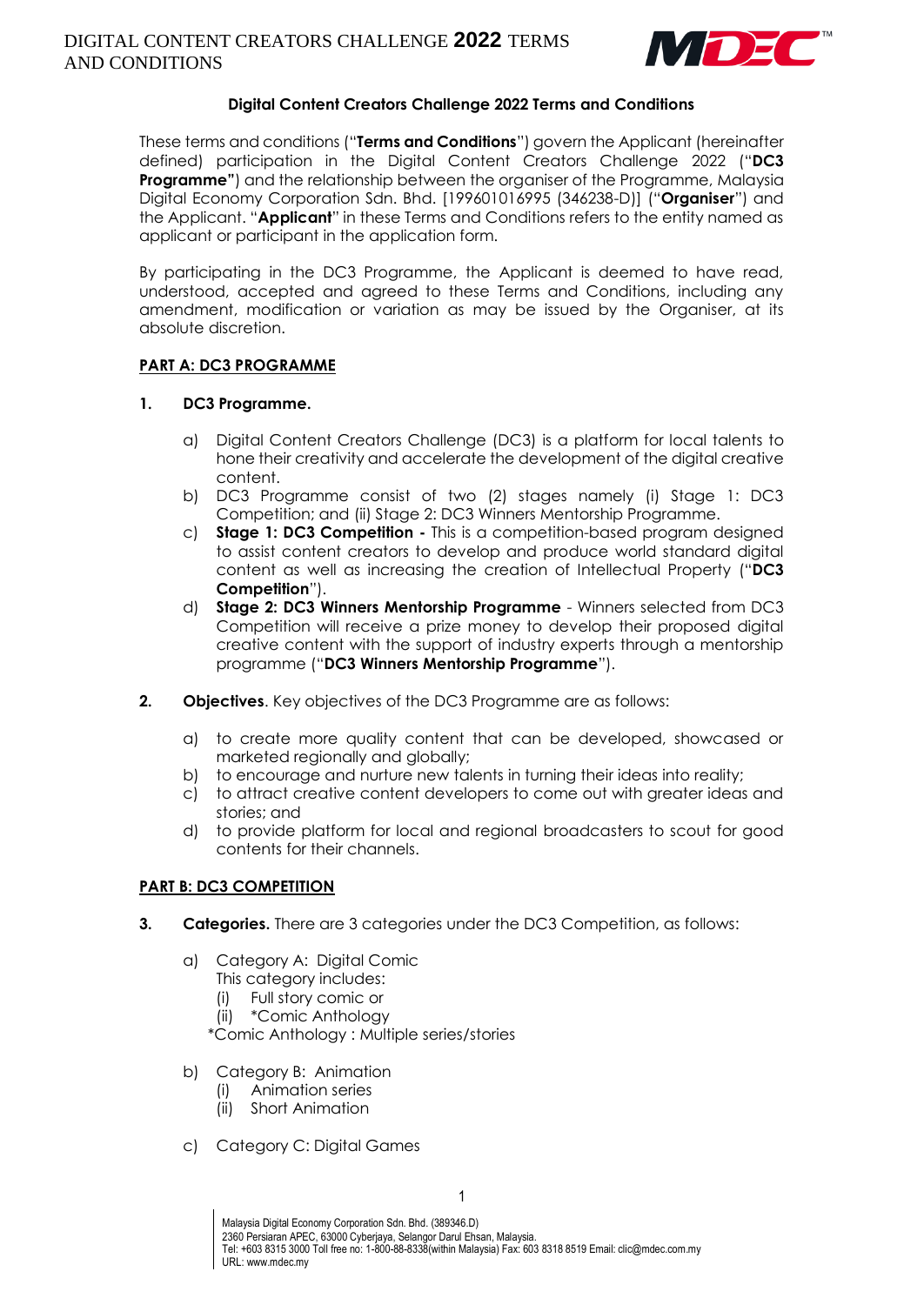

**4. Eligibility.** Applicant is required to meet the following criteria at all times during the DC3 Programme period:

| <b>No</b>    | <b>Eligibility Criteria</b> |                                                                                                                                                                       |  |  |
|--------------|-----------------------------|-----------------------------------------------------------------------------------------------------------------------------------------------------------------------|--|--|
| $\mathbf{1}$ | a.                          | Company:                                                                                                                                                              |  |  |
|              |                             | Incorporated in Malaysia for not more than Five (5) years<br>i.<br>under the Companies Act 1965 or Companies Act 2016;                                                |  |  |
|              |                             | Active and a minimum of 51% equity held by Malaysian(s) as<br>ii.<br>per shareholding structure in the Suruhanjaya Syarikat<br>Malaysia (SSM);                        |  |  |
|              |                             | Not the subject of liquidation/winding up order/bankruptcy<br>iii.<br>order;                                                                                          |  |  |
|              |                             | iv. Not a winner under any of the categories of Digital Content<br>Creators Challenge in the preceding year; cooling period is<br>two (2) years to re-apply; and      |  |  |
|              | OR                          | Has no going concern issue and/or dormant.<br>ν.                                                                                                                      |  |  |
|              |                             | b. Businesses/Enterprises / Sole Proprietorships / Partnerships:                                                                                                      |  |  |
|              |                             | Registered under the Registration of Business Act 1956 or The<br>i.                                                                                                   |  |  |
|              |                             | Trades Licensing Ordinance 1948 (Sabah) or The Businesses,                                                                                                            |  |  |
|              |                             | Professions and Trading Licensing Ordinance (Sarawak) for                                                                                                             |  |  |
|              |                             | not more than Ten (10) years;                                                                                                                                         |  |  |
|              |                             | ii.<br>Active and a minimum of 51% equity held by Malaysian(s) as<br>per shareholding structure in the SSM;                                                           |  |  |
|              |                             | Not a winner under any of the categories of Digital Content<br>iii.<br>Creators Challenge in the proceeding year; cooling period is<br>two (2) years to re apply; and |  |  |
|              |                             | iv. Not subject to dissolution of businesses/enterprises/sole<br>proprietorship/partnership and/or cease doing businesses as<br>going concern.                        |  |  |
|              | <b>OR</b>                   |                                                                                                                                                                       |  |  |
|              | C.                          | <b>Limited Liability Partnerships</b>                                                                                                                                 |  |  |
|              |                             | i.<br>Registered under Limited Liability Partnerships Act 2012 for                                                                                                    |  |  |
|              |                             | not more than Ten (10) years;                                                                                                                                         |  |  |
|              |                             | Active and a minimum of 51% equity held by Malaysian(s) as<br>ii.                                                                                                     |  |  |
|              |                             | per sharehiding structure in the SSM;                                                                                                                                 |  |  |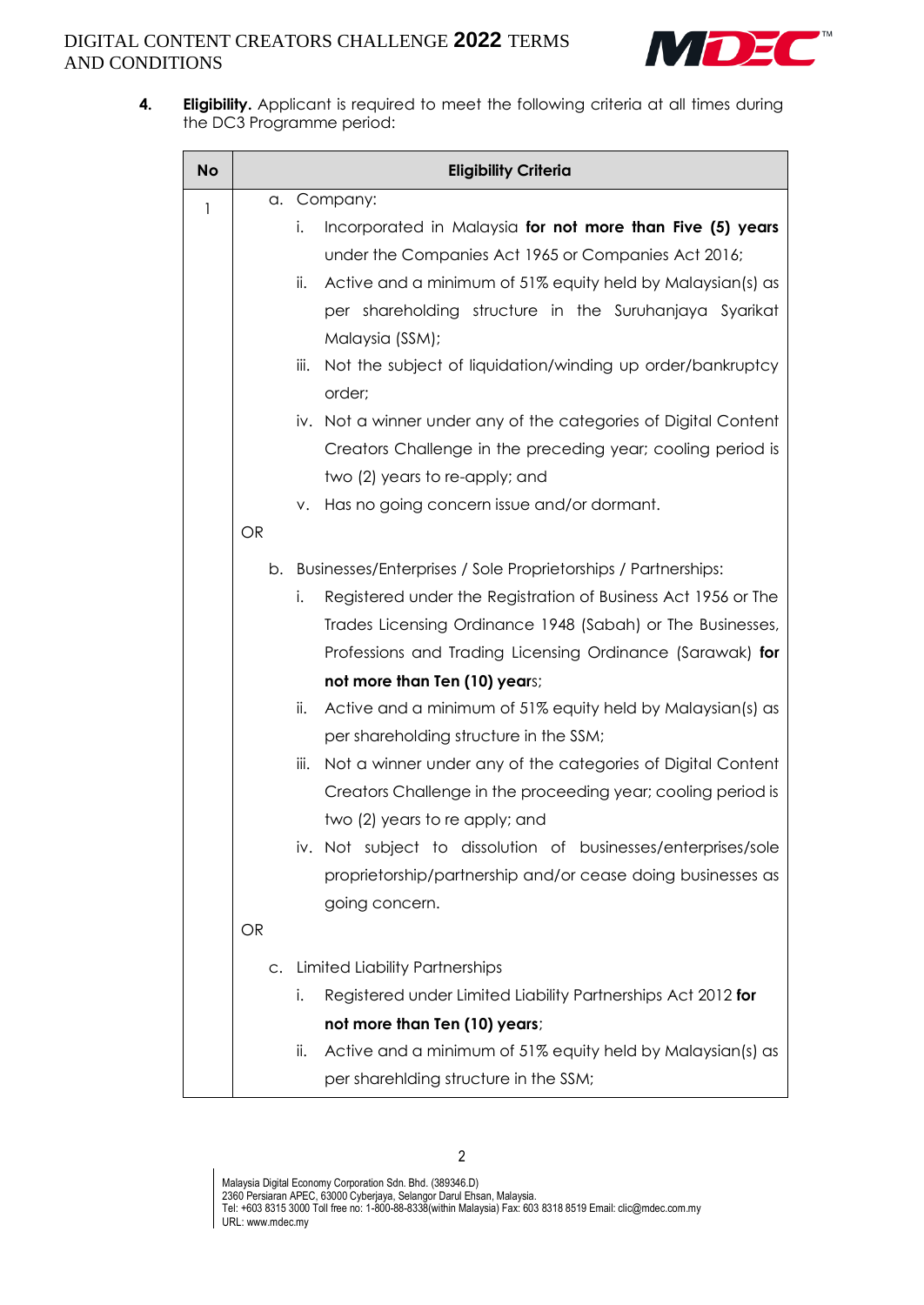

| <b>No</b> | <b>Eligibility Criteria</b>                                      |  |  |
|-----------|------------------------------------------------------------------|--|--|
|           | iii. Not a winner under any of the categories of Digital Content |  |  |
|           | Creators Challenge in the proceeding years; cooling period       |  |  |
|           | is two (2) years to re apply IPCC; and                           |  |  |
|           | iv. Not subject to dissolution of partnerships and/or cease      |  |  |
|           | doing business as going concern.                                 |  |  |
|           |                                                                  |  |  |

**5. Submission Procedures**. Applicant is required to submit its application to the Organiser at **[https://mdec.my/DC3](https://mdec.my/DC3%20during%20the%20DC3)** during the DC3 within the stipulated duration as specified in the Organiser's website. The submission of the application shall comprise of the followings ("**Competition Entry**"):

| <b>Digital Comic Category</b>                                                                                                                                                                                                                                                                                                                                                                                                                                                                                                                                         | <b>Animation Category</b>                                                                                                                                                                                                                                                                                                                                                                                                                                                                                                                                                                  | <b>Digital Games Category</b>                                                                                                                                                                                                                                                                                                                                                                                                                                                                         |
|-----------------------------------------------------------------------------------------------------------------------------------------------------------------------------------------------------------------------------------------------------------------------------------------------------------------------------------------------------------------------------------------------------------------------------------------------------------------------------------------------------------------------------------------------------------------------|--------------------------------------------------------------------------------------------------------------------------------------------------------------------------------------------------------------------------------------------------------------------------------------------------------------------------------------------------------------------------------------------------------------------------------------------------------------------------------------------------------------------------------------------------------------------------------------------|-------------------------------------------------------------------------------------------------------------------------------------------------------------------------------------------------------------------------------------------------------------------------------------------------------------------------------------------------------------------------------------------------------------------------------------------------------------------------------------------------------|
| A duly completed<br>(1)<br>application form<br>(2) Latest SSM search (3<br>months<br>from<br>application date)<br>(3) Project<br>Proposal<br>consist<br>the<br>Οf<br>following:                                                                                                                                                                                                                                                                                                                                                                                       | $(1)$ A<br>duly completed<br>application form<br>Latest SSM search (3<br>(2)<br>months<br>from<br>application date)<br>(3)<br>Project<br>Proposal<br>consist<br>of<br>the<br>following:                                                                                                                                                                                                                                                                                                                                                                                                    | (1)<br>A duly completed<br>application form<br>Latest SSM search<br>(2)<br>months<br>from<br>(3)<br>application date)<br>(3)<br>Project<br>Proposal<br>consist<br>Оf<br>the<br>following:                                                                                                                                                                                                                                                                                                             |
| (i) Project details;<br>Storyline<br>and/or<br>(ii)<br>draft script;<br>(iii) Background/Envir<br>onment Design;<br>(iv) Characters<br>(Design,<br>Profile,<br>Relationship);<br>(v) Development<br>and<br>Production<br>Timeline;<br>(vi) Project<br>Costing;<br>and<br>(vii) Business<br>Model<br>(Innovativeness /<br>unique<br>selling<br>point, Target<br>market(s) in terms<br>of value/units/ge<br>ography, Key<br>competitors<br>with<br>respect<br>$\overline{1}$<br>the<br>identified<br>target<br>market(s),<br>commercialisatio<br>n/sales<br>strategies. | (i)<br>Project details;<br>Storyline<br>and/or<br>(ii)<br>draft script;<br>(iii) Background/<br>Environment<br>Design;<br>(iv) Characters<br>(Design,<br>Profile,<br>Relationship);<br>(v) Project<br>format,<br>Synopsis;<br>(vi) Mood boards and<br>Concept Arts;<br>(vii) Development<br>and<br>Production<br>Timeline;<br>(viii) Project<br>Costing;<br>and<br>(ix) Business<br>Model<br>(Innovativeness /<br>selling<br>unique<br>point, Target<br>market(s) in terms<br>value/ units/<br>Оf<br>geography, Key<br>competitors<br>with<br>respect<br>to<br>the<br>identified<br>target | (i)<br>Project details;<br>(ii)<br>Game<br>Design<br>document;<br>(iii) Game Concept<br>design;<br>(iv) Game Concept<br>art assets;<br>(v) Development<br>and Production<br>Timeline;<br>(vi) Project Costing;<br>and<br>(vii) Business Model<br>(Innovativeness<br>/ unique selling<br>point, Target<br>market(s)<br><i>in</i><br>terms of value/<br>units/<br>geography, Key<br>competitors with<br>respect to the<br>identified target<br>market(s),<br>commercialisati<br>on/sales<br>strategies. |

3

Malaysia Digital Economy Corporation Sdn. Bhd. (389346.D)

2360 Persiaran APEC, 63000 Cyberjaya, Selangor Darul Ehsan, Malaysia.

Tel: +603 8315 3000 Toll free no: 1-800-88-8338(within Malaysia) Fax: 603 8318 8519 Email: clic@mdec.com.my URL: www.mdec.my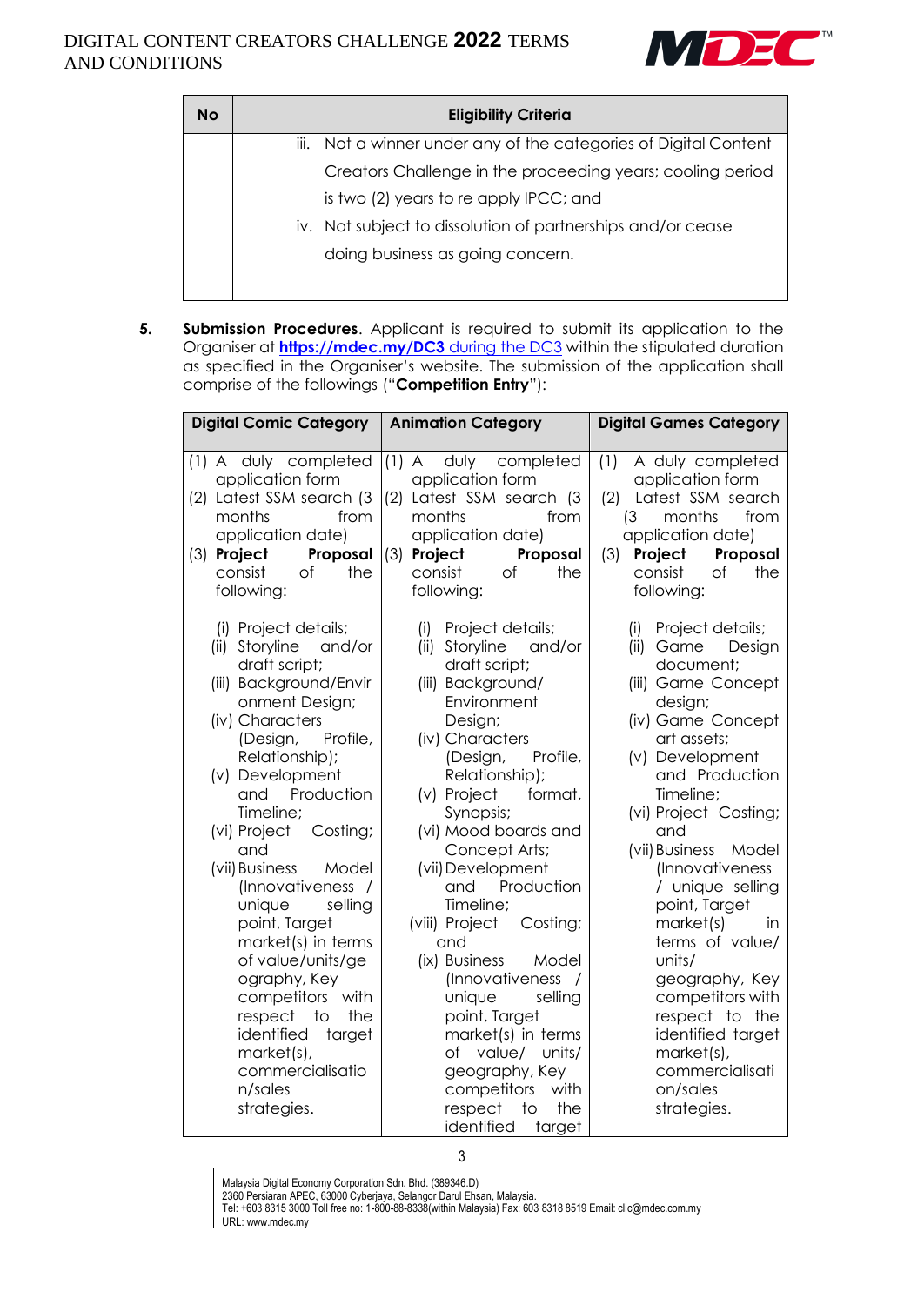

| <b>Digital Comic Category</b> | <b>Animation Category</b>                             | <b>Digital Games Category</b> |
|-------------------------------|-------------------------------------------------------|-------------------------------|
|                               | market(s),<br>commercialisatio<br>n/sales strategies. |                               |

**6. Pitching Day**. Eligible Applicant will be invited for a pitching session to present their Project Proposal to the panel of judges. The tentative date for the pitching sessions for all Categories are as follows or any other dates as may be determined and informed by the Organiser:-

| What                                                    | Who                                          | When                             |
|---------------------------------------------------------|----------------------------------------------|----------------------------------|
| Pitching Day - Digital<br><b>Comic, Animation &amp;</b> | All eligible applicants<br>who submitted DC3 | Between 20 June - 1 July<br>2022 |
| <b>Digital Games</b>                                    | <b>application</b>                           |                                  |

- **7. Multiple Entries.** Applicant is allowed to submit more than one (1) Competition Entry for any category. In the event more than One (1) Competition Entry is shortlisted, the Applicant is allowed to present all entries. However, only One (1) Competition Entry will be selected as a winner.
- **8. Evaluation Criteria.** Evaluation is at the sole and absolute discretion of the panel of judges and the decisions made by the judges shall be final and binding on all parties concerned. Evaluation will be conducted based on the following criteria:

## **A. Animation & Digital Comic Category**

| Scope                                                                 | <b>Evaluation Description</b>                                                                                              |  |
|-----------------------------------------------------------------------|----------------------------------------------------------------------------------------------------------------------------|--|
| Story Line, Idea &<br>Concept                                         | Proposed story line and idea concept are<br>unique and sufficiently differentiated from local<br>and/or global competitors |  |
| Characters<br>(Design/Relationship/<br>Personalities)<br>Concept Arts | Line up characters/assets complement the<br>a.<br>proposed story line and idea concept                                     |  |
|                                                                       | The infusion of the relevant theme in the<br>b.<br>proposed story line and idea concept                                    |  |
| Production/Animation<br>Capabilities                                  | a. Project activities, project deliverables,<br>resource allocation and timelines<br>are<br>realistic and achievable.      |  |
|                                                                       | b. The project team has the necessary skills and<br>experience/track record to deliver<br>the<br>project                   |  |
| Creativity                                                            | The effective use of imagination as proposed in<br>the proposal (inventiveness)                                            |  |
| Business Model/<br>Commercialization                                  | The target market is defined accurately and has<br>potential to be commercialized                                          |  |
|                                                                       | The market share goals has been established in<br>terms of geography and timelines                                         |  |

Malaysia Digital Economy Corporation Sdn. Bhd. (389346.D)

2360 Persiaran APEC, 63000 Cyberjaya, Selangor Darul Ehsan, Malaysia.

Tel: +603 8315 3000 Toll free no: 1-800-88-8338(within Malaysia) Fax: 603 8318 8519 Email: clic@mdec.com.my URL: www.mdec.my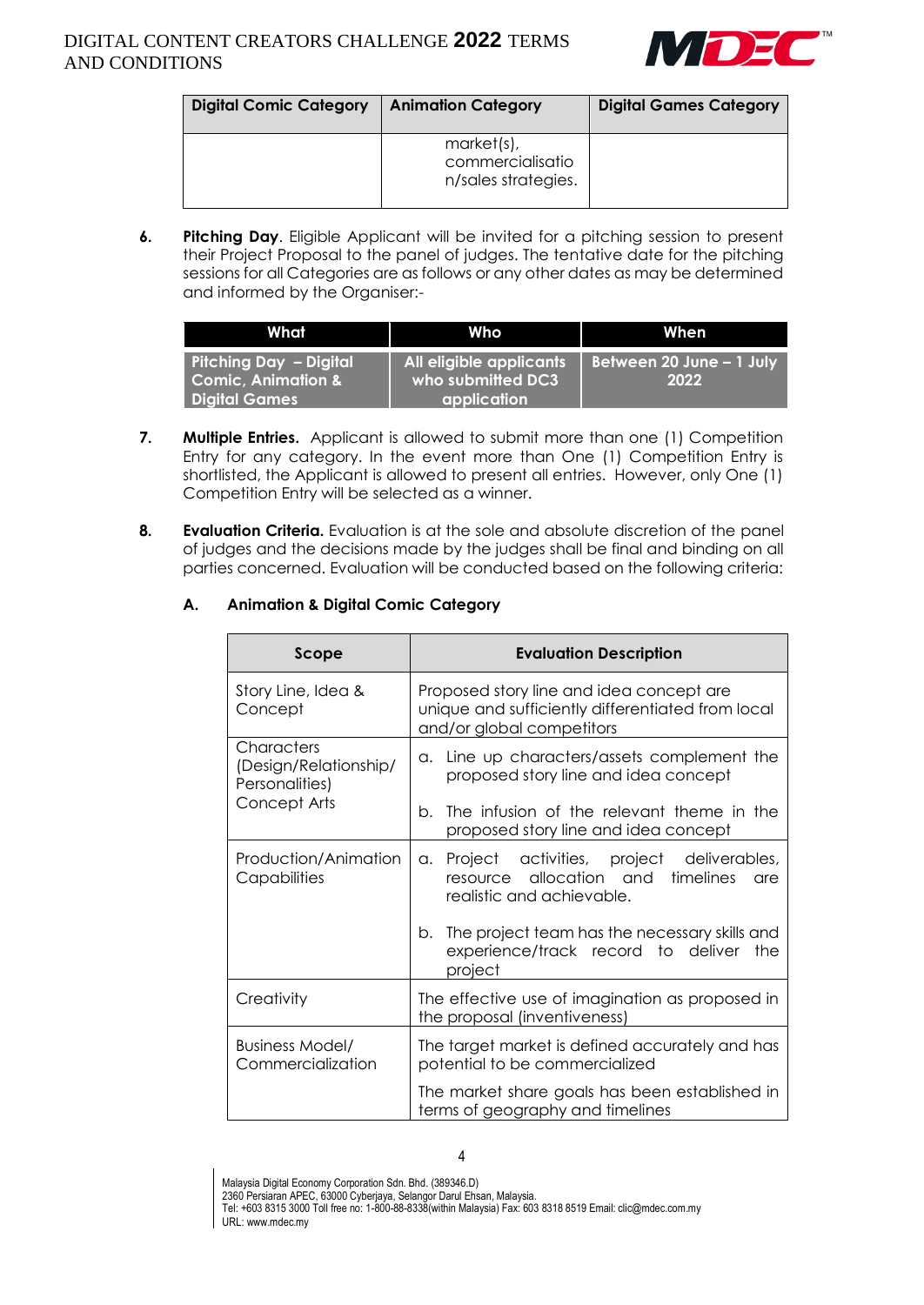

# **B. Digital Games Category**

| Scope                                                                                                                                                                                                       | <b>Evaluation Description</b>                                                                                                                                                                                                                                                   |
|-------------------------------------------------------------------------------------------------------------------------------------------------------------------------------------------------------------|---------------------------------------------------------------------------------------------------------------------------------------------------------------------------------------------------------------------------------------------------------------------------------|
| Concept                                                                                                                                                                                                     | The concept of the proposed game/interactive<br>content application is coherent and interesting.                                                                                                                                                                                |
| Originality &<br>Innovation                                                                                                                                                                                 | game/interactive<br>Proposed<br>content<br>application concept are novel with unique<br>selling point.                                                                                                                                                                          |
| Visual Art                                                                                                                                                                                                  | Proposed art style is suitable<br>for the<br>game/interactive content application in terms<br>thematic<br>оf<br>concept<br>$\alpha$ s<br>well<br>the<br>$\alpha$ s<br>game/interactive content application itself.<br>Visual quality is competitive for the targeted<br>market. |
| Game/Interactive<br>Proposed<br>game/interactive<br>application design are innovative, relevant,<br><b>Application Design</b><br>scalable, flexible, solve social and business<br>problems and monetizable. |                                                                                                                                                                                                                                                                                 |
| Technology/Audio                                                                                                                                                                                            | Proposed technology implementation are<br>а.<br>innovative, relevant, scalable, flexible and<br>current<br>intent<br>to<br>improve<br>industry<br>benchmark.                                                                                                                    |
|                                                                                                                                                                                                             | Proposed audio design is suitable for the<br>b.<br>games/ interactive content application in<br>terms of thematic concept. Audio quality is<br>competitive for the targeted market.                                                                                             |
| <b>Business Model/</b><br>Commercialization/<br>Social Impact                                                                                                                                               | The game/interactive content application have<br>marketability and commercial/social value.                                                                                                                                                                                     |
| Prototype<br>Specifications /<br><b>Production Plan</b>                                                                                                                                                     | Project activities, project deliverables, resource<br>allocation and timelines are realistic<br>and<br>achievable.                                                                                                                                                              |

**9. DC3 Competition Winners.** Winners of the DC3 Competition selected by the judges are required to undergo Stage 2: DC3 Winners Mentorship Programme as further described in Part C below.

## **PART C: DC3 WINNERS MENTORSHIP PROGRAMME**

#### **10. Prize Money and Mentorship Session**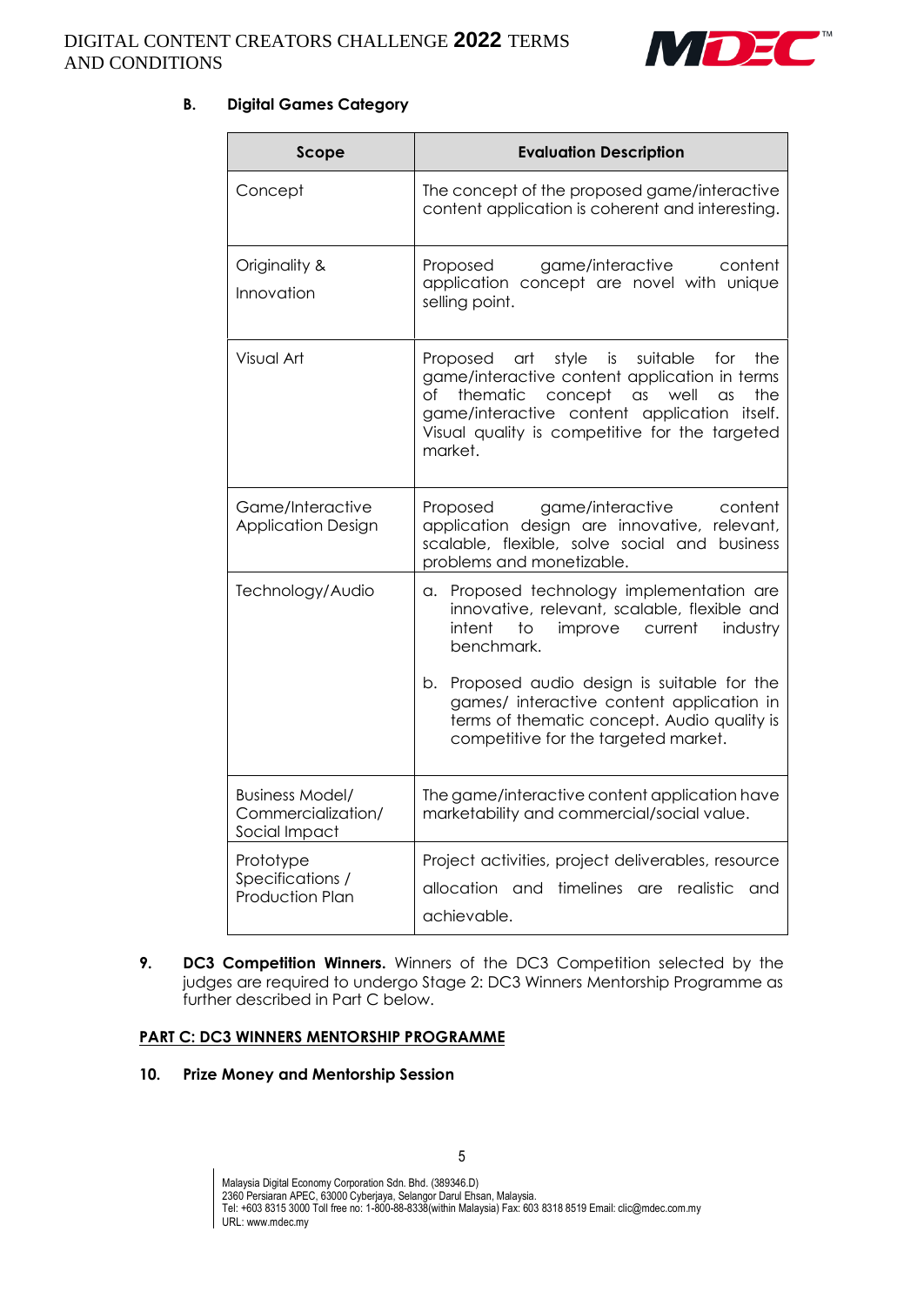

- a) Subject to the Winner signing of DC3 Agreement (hereinafter defined) with the Organiser, the Winner is entitled to prize money and mentorship under DC3 Programme to develop their Project Proposal.
- b) Amount of the prize money for each Category are as follows ("**Prize Money**"):

| Category      | <b>Amount of Prize Money</b> |
|---------------|------------------------------|
| Digital Comic | Up to RM25,000               |
| Animation     | Up to RM100,000              |
| Digital Games | Up to RM100,000              |

- c) The actual amount of the Prize Money awarded to the Winner will be determined by panel of judges based on their evaluation and assessment on the Winner's Project Proposal.
- d) Each Winner is required to enter into an agreement with the Organiser to regulate the terms and conditions on the development of the Project Proposal ("**Project**") and disbursement of the Prize Money for the Project ("**DC3 Agreement**"). For the avoidance of doubt, failure of the Winner to enter into a DC3 Agreement with the Organiser shall tantamount to a withdrawal from the DC3 Competition and forfeiture of its right and claim whatsoever over the Prize Money.
- e) The Prize Money shall be utilized by the Winner to undertake the following activities related to the Project:
	- (i) Development and production of the digital creative content (Digital Comic/Animation/Interactive Media/Digital Games; and
	- (ii) Other project/activity identified and recommended by the Mentors (if any).
- f) The Prize Money may also be utilized by the Winner to undertake the marketing and promotional of digital creative content (Digital Comic/Animation/Digital Games) related to the Project.
- g) The Prize Money shall be SUBJECT to the following conditions:
	- (i) Signing of DC3 Agreement by the Winner with the Organiser;
	- (ii) The Organiser is entitled to seek full reimbursement of the Prize Money disbursed to the Winner in the event of any breach and/or nonfulfilment of the terms and conditions in the DC3 Agreement by the Winner;
	- (iii) The Prize Money will be disbursed to the Winner in accordance with the following milestones or as per stipulated in DC3 Agreement:

## **Digital Comic**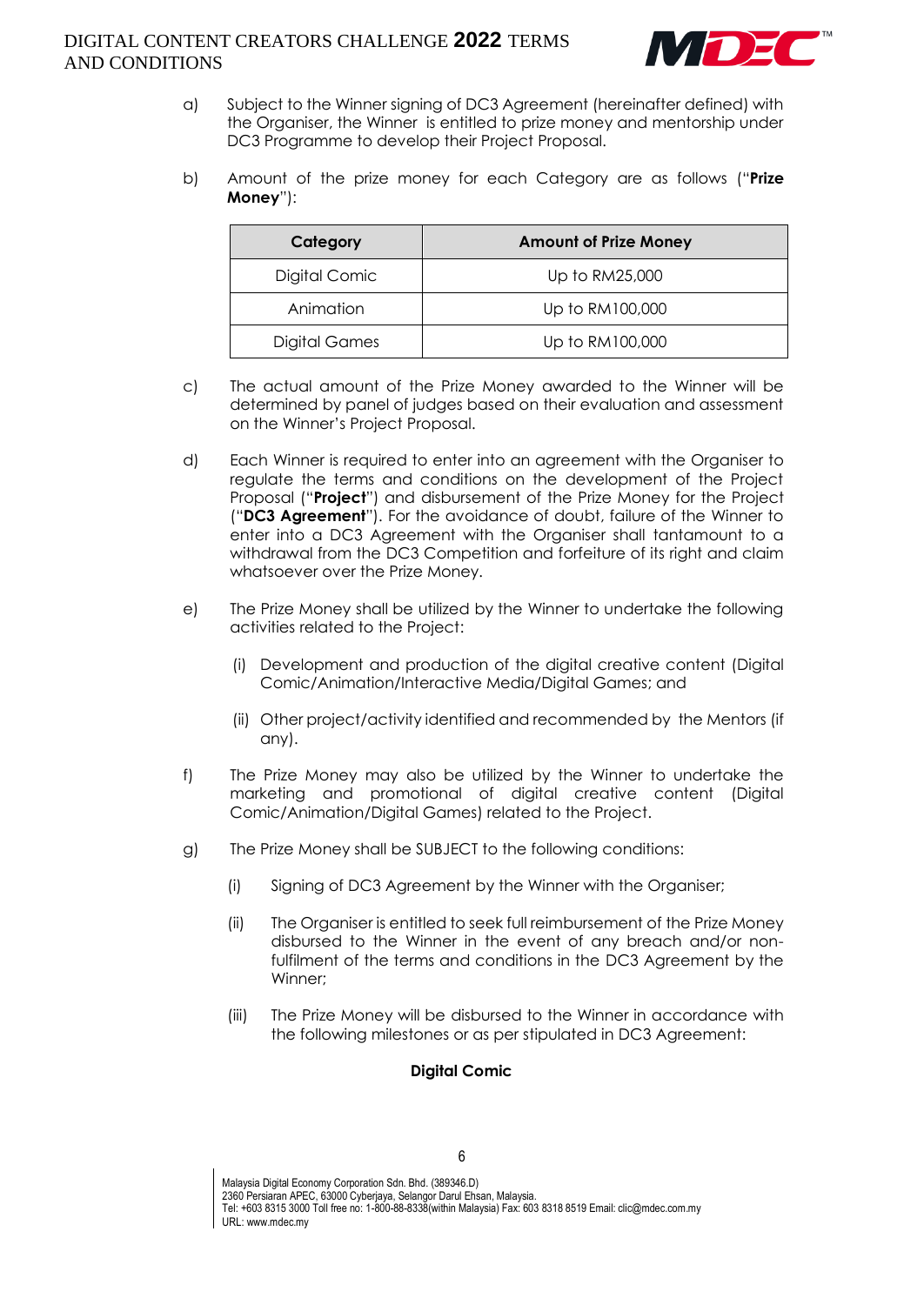

| <b>Milestone Stage</b>            | Quantum of                                       | <b>Progress Submission</b>                                                                                                                                                                                                                                                                                                                                                                                                                                                                                                              |
|-----------------------------------|--------------------------------------------------|-----------------------------------------------------------------------------------------------------------------------------------------------------------------------------------------------------------------------------------------------------------------------------------------------------------------------------------------------------------------------------------------------------------------------------------------------------------------------------------------------------------------------------------------|
| Development<br>Stage              | <b>Disbursement</b><br>30% of the Prize<br>Money | The 1st payment to the Winner is made<br>upon submission of the following by<br>the Winner:<br>1. Duplicate copy of the original<br>signed<br>and<br>stamped<br>DC <sub>3</sub><br>Agreement;<br>2. Project Design Documentation<br>including but not limited to:<br>a. Storyline and/or draft script;<br>b. Background/Environment<br>Design; and<br>c. Characters<br>(Design, Profile,<br>Relationship);<br>3. Project progress report including<br>Statement of Expenses; and<br>4. Form of Utilization Request<br>as                |
| Production<br>Stage               | 40% of the Prize<br>Money                        | specified in DC3 Agreement.<br>The 2nd payment to the Winner is<br>made<br>upon<br>submission<br>of<br>the<br>following by the Winner:<br>1. 50 pages comic or 128 digital<br>storyline<br>comic<br>strips<br>comic<br>thumbnail;<br>2. Project progress report including<br>Statement of Expenses; and<br>3. Form of Utilization Request<br>as<br>specified in DC3 Agreement.                                                                                                                                                          |
| Post<br>Production/Final<br>Stage | 30% of the Prize<br>Money                        | The final payment to the Winner is<br>made<br>submission<br>Оf<br>the<br>upon<br>following by the Winner:<br>completed<br>Digital<br>1. A<br>Comic<br>(Minimum. 50 pages or minimum of<br>128<br>digital<br>comic<br>strips/webcomics);<br><b>Commercialisation Plan;</b><br>2.<br>3. Project Final Report<br>including<br>Statement of Expenses;<br>A copy of IP filing application or<br>4.<br>receipt from MyIPO or any relevant<br>IP registration firm; and<br>5. Form of Utilization Request<br>as<br>specified in DC3 Agreement. |

## **Animation**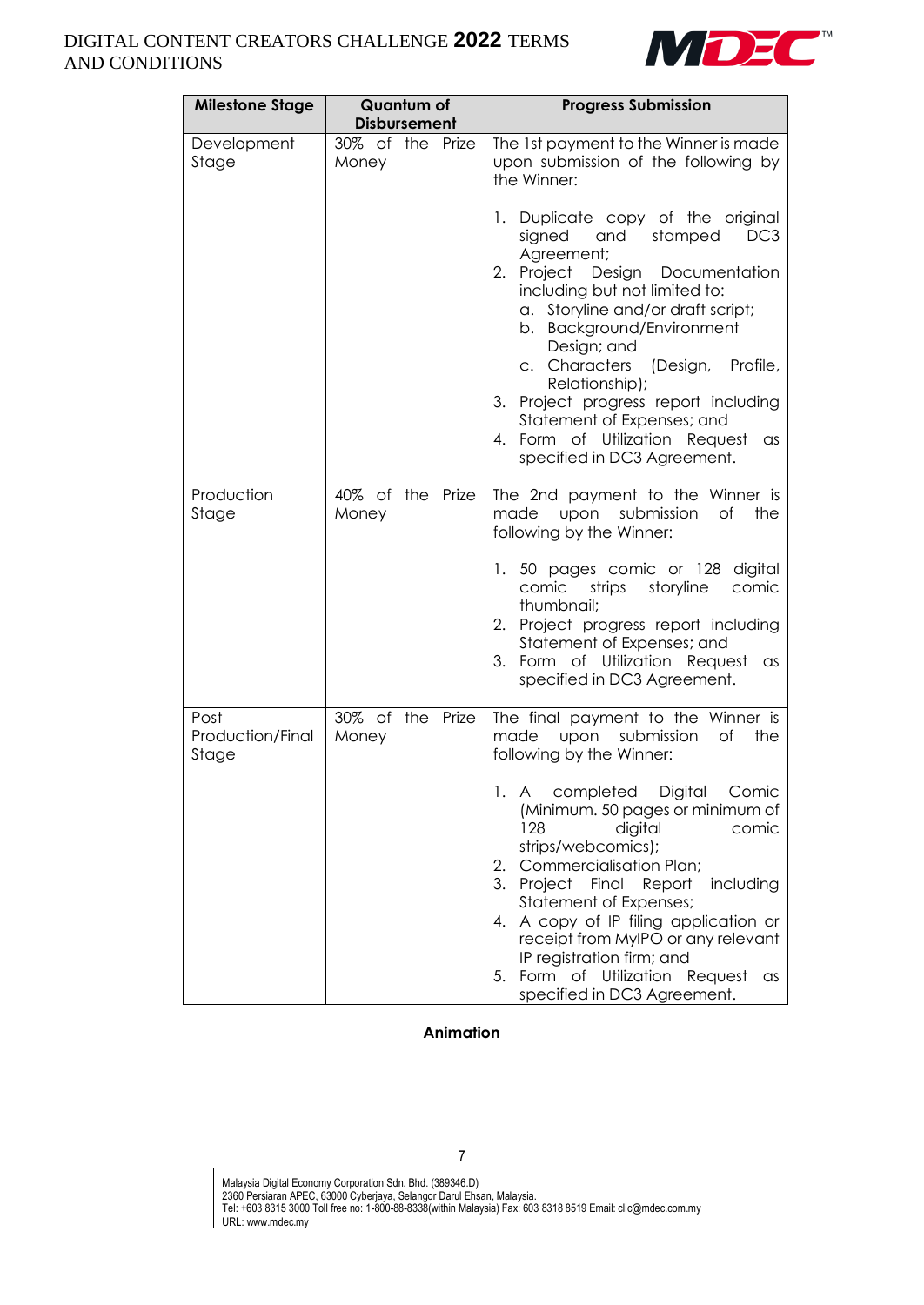

| <b>Milestone Stage</b>            | <b>Quantum of</b>         | <b>Progress Submission</b>                                                                                                                                                                                                                                                                                                                                                                                                                                                                                            |  |
|-----------------------------------|---------------------------|-----------------------------------------------------------------------------------------------------------------------------------------------------------------------------------------------------------------------------------------------------------------------------------------------------------------------------------------------------------------------------------------------------------------------------------------------------------------------------------------------------------------------|--|
|                                   | <b>Disbursement</b>       |                                                                                                                                                                                                                                                                                                                                                                                                                                                                                                                       |  |
| Development<br>Stage              | 30% of the Prize<br>Money | The 1st payment to the Winner is made<br>upon submission of the following by the<br>Winner:                                                                                                                                                                                                                                                                                                                                                                                                                           |  |
|                                   |                           | Duplicate copy of the original signed<br>1.<br>and stamped DC3 Agreement;<br>2.<br>Documentation<br>Project<br>Design<br>including but not limited to:<br>a. Storyline and/or draft script;<br>b. Background/Environment Design;<br>Characters<br>(Design,<br>Profile,<br>C.<br>Relationship;<br>d. Project format, Synopsis; and<br>Mood Boards, Concept Arts;<br>е.<br>3.<br>Project progress report including<br>Statement of Expenses; and<br>Form of Utilization Request as specified<br>4.<br>in DC3 Agreement. |  |
| Production<br>Stage               | 40% of the Prize<br>Money | The 2nd payment to the Winner is made<br>upon submission of the following by the<br>Winner:                                                                                                                                                                                                                                                                                                                                                                                                                           |  |
|                                   |                           | Animatics;<br>1.<br>2.<br>Project<br>progress report including<br>Statement of Expenses; and<br>3. Form of Utilization Request as specified<br>in DC3 Agreement.                                                                                                                                                                                                                                                                                                                                                      |  |
| Post<br>Production/Final<br>Stage | 30% of the Prize<br>Money | The final payment to the Winner is made<br>upon submission of the following by the<br>Winner:                                                                                                                                                                                                                                                                                                                                                                                                                         |  |
|                                   |                           | A completed Animated Short Film,<br>1.<br>Pilot Episode or Sizzle Trailers;<br>2.<br><b>Commercialisation Plan;</b><br>3.<br>Project<br>Final<br>Report<br>including<br>Statement of expense;<br>A copy of IP filing application or<br>4.<br>receipt from MyIPO or any relevant IP<br>registration firm; and<br>Form of Utilization Request as specified<br>5.<br>in DC3 Agreement.                                                                                                                                   |  |

#### **Digital Games**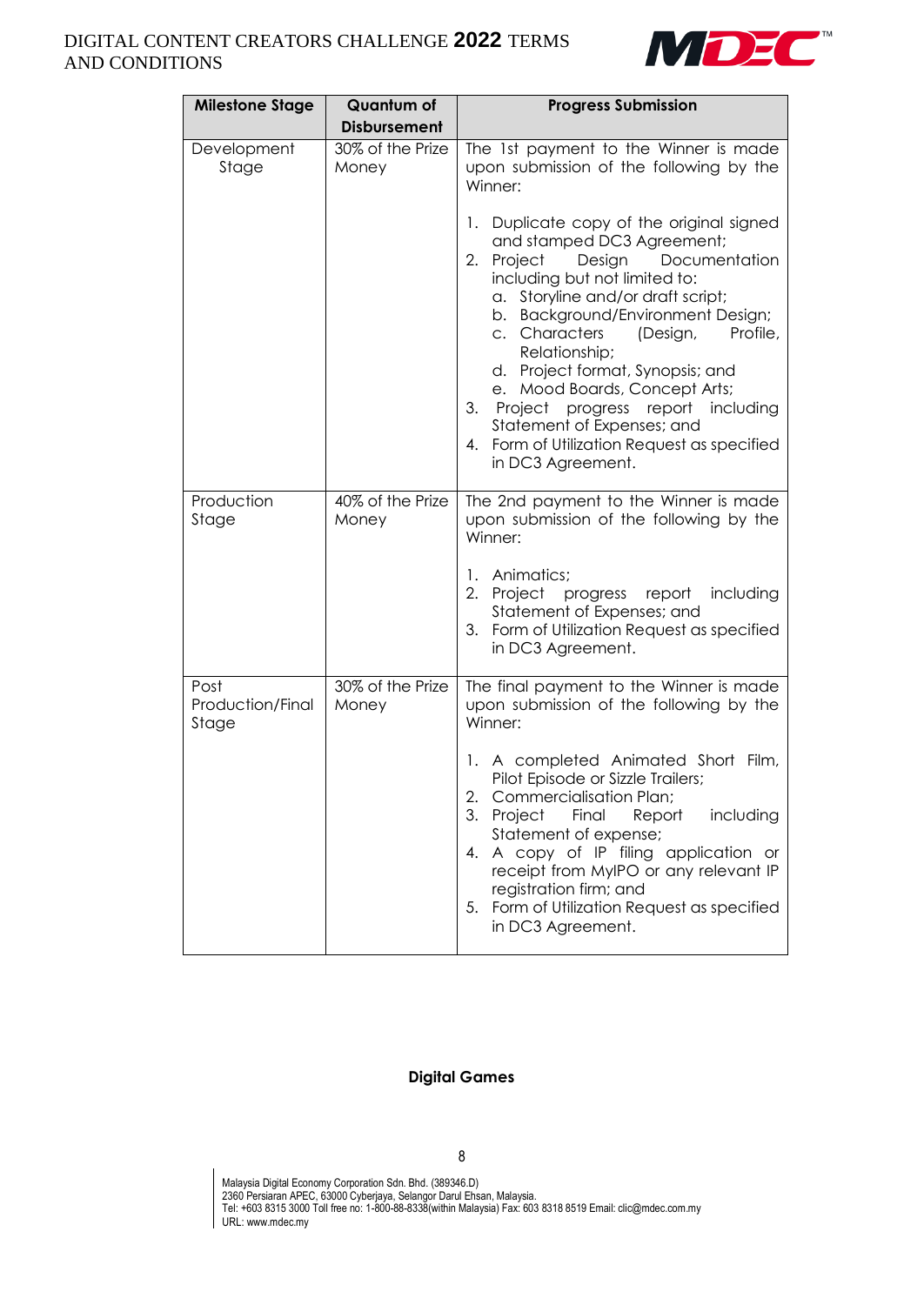

| Quantum of<br><b>Milestone Stage</b><br><b>Disbursement</b> |                           | <b>Progress Submission</b>                                                                                                                                                                                                                                                                                                                                                                       |
|-------------------------------------------------------------|---------------------------|--------------------------------------------------------------------------------------------------------------------------------------------------------------------------------------------------------------------------------------------------------------------------------------------------------------------------------------------------------------------------------------------------|
| Development<br>Stage                                        | 30% of the Prize<br>Money | The 1st payment to the Winner is made<br>upon submission of the following by the<br>Winner:                                                                                                                                                                                                                                                                                                      |
|                                                             |                           | Duplicate copy of the original signed<br>1.<br>and stamped DC3 Agreement;<br>Documentation<br>2.<br>Project<br>Design<br>including but not limited to:<br>a. Game Design Document;<br>b. Game Concept Design; and<br>c. Game Concept Art Assets;<br>3. Project<br>progress<br>report including<br>Statement of Expenses; and<br>4. Form of Utilization Request as specified<br>in DC3 Agreement. |
| Production<br>stage                                         | 40% of the Prize<br>Money | The 2nd payment to the Winner is made<br>upon submission of the following by the<br>Winner:                                                                                                                                                                                                                                                                                                      |
|                                                             |                           | 1. Playable vertical slice with art assets<br>implemented for the slice;<br>Basic sound effects and background<br>2.<br>musics;<br>3. Basic working Graphic User Interface<br>(GUI):<br>Project progress report<br>including<br>4.<br>Statement of Expenses; and<br>5. Form of Utilization Request as specified<br>in DC3 Agreement.                                                             |
| Post Production/<br><b>Final Stage</b>                      | 30% of the Prize<br>Money | The final payment to the Winner is made<br>upon submission of the following by the<br>Winner:                                                                                                                                                                                                                                                                                                    |
|                                                             |                           | completed<br>commercial-ready<br>1. A<br>Digital Games;<br>Commercialization Plan;<br>2.<br>3.<br>Project<br>Final<br>Report<br>including<br><b>Statement of Expenses;</b><br>A copy of IP filing application or<br>4.<br>receipt from MyIPO or any relevant IP<br>registration firm; and<br>Form of Utilization Request as specified<br>5.<br>in DC3 Agreement.                                 |

(iv) The Winner in the following Categories is required to complete the Project in accordance with the respective project duration as stated below ("**Project Duration**"), which will be incorporated in DC3 Agreement: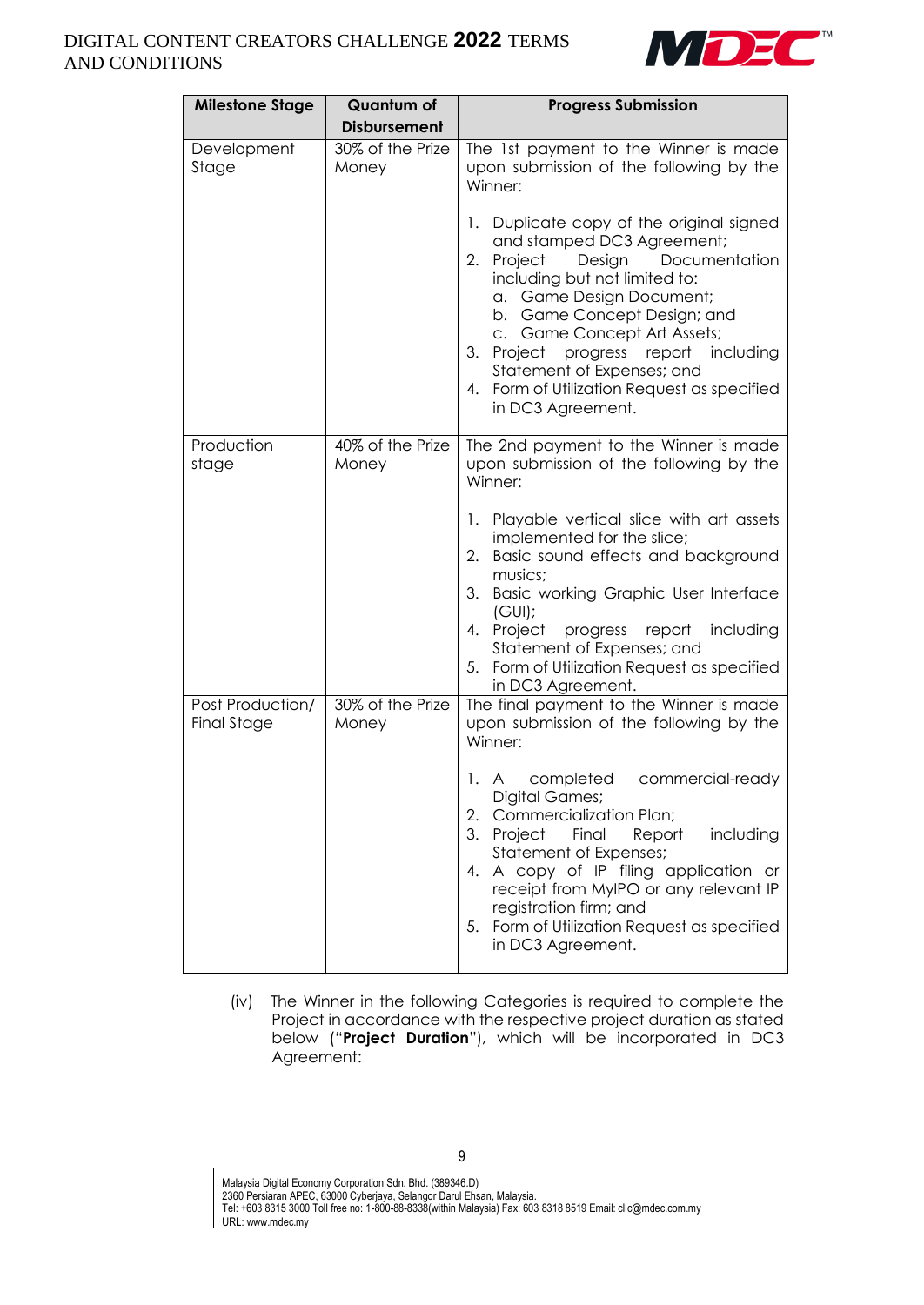

| Category      | <b>Project Duration</b> | <b>Final deliverables</b>                                                                                                                                           |
|---------------|-------------------------|---------------------------------------------------------------------------------------------------------------------------------------------------------------------|
| Digital Comic | Up to 6 months          | Digital<br>completed<br>$\overline{A}$<br>Anthology<br>Comic/Comic<br>(Minimum of 50 colored pages or<br>minimum. of 128 colored digital<br>comic strips/webcomics) |
| Animation     | Up to 8 months          | A completed Animated Short Film,<br>Pilot Episode or Sizzle Trailer.                                                                                                |
| Digital Games | Up to 10 months         | A completed commercial-ready<br>Digital Games.                                                                                                                      |

- (v) Within the said respective Project Duration, the Winner will meet up with the Mentors on monthly basis to discuss the progress of their Project. The Organiser reserves the right to amend the schedule of the DC3 Winner Mentorship Programme with prior notice;
- (vi) The Winner is required to submit progress report(s) of the Project as further stated in DC3 Agreement;
- (vii) The Winner may apply to the Organiser for an extension or any project issues resolution by serving a written request to the Organiser not less than One (1) month or such other period as agreed by the Organiser, prior to the expiry of Project Completion Date as specified in DC3 Agreement, together with its justification and supporting documents for such request. The Organiser shall have at its sole discretion the right to approve or reject such request;
- (viii) The disbursement of Prize Money shall be based on completed submission and achievements of the verified deliverables by the Mentors and in accordance to the terms and conditions stated in DC3 Agreement;
- (ix) Winner under each category is encouraged to participate in programs organized by the Organiser such as Kre8tif! conference, Level Up KL, exhibitions, talks, seminars, etc;
- (x) During the Project Duration period, extension period (if any) and for a period of One (1) year after completion of the Project, the Winner shall take active steps to pursue the commercialization and exploitation of the Project and in this regard, the Winner shall promptly disclose to the Organiser in writing in the event any third party shows an interest in investing in the Project with the intention to commercialize it DURING the said period; and
- (xi) The Winner undertakes to protect its interest in the Project including to apply for the applications of registration of relevant Intellectual Property Rights with the Intellectual Property Corporation of Malaysia (MYIPO).

## **PART D: GENERAL TERMS AND CONDITIONS**

Malaysia Digital Economy Corporation Sdn. Bhd. (389346.D) 2360 Persiaran APEC, 63000 Cyberjaya, Selangor Darul Ehsan, Malaysia. Tel: +603 8315 3000 Toll free no: 1-800-88-8338(within Malaysia) Fax: 603 8318 8519 Email: clic@mdec.com.my URL: www.mdec.my

10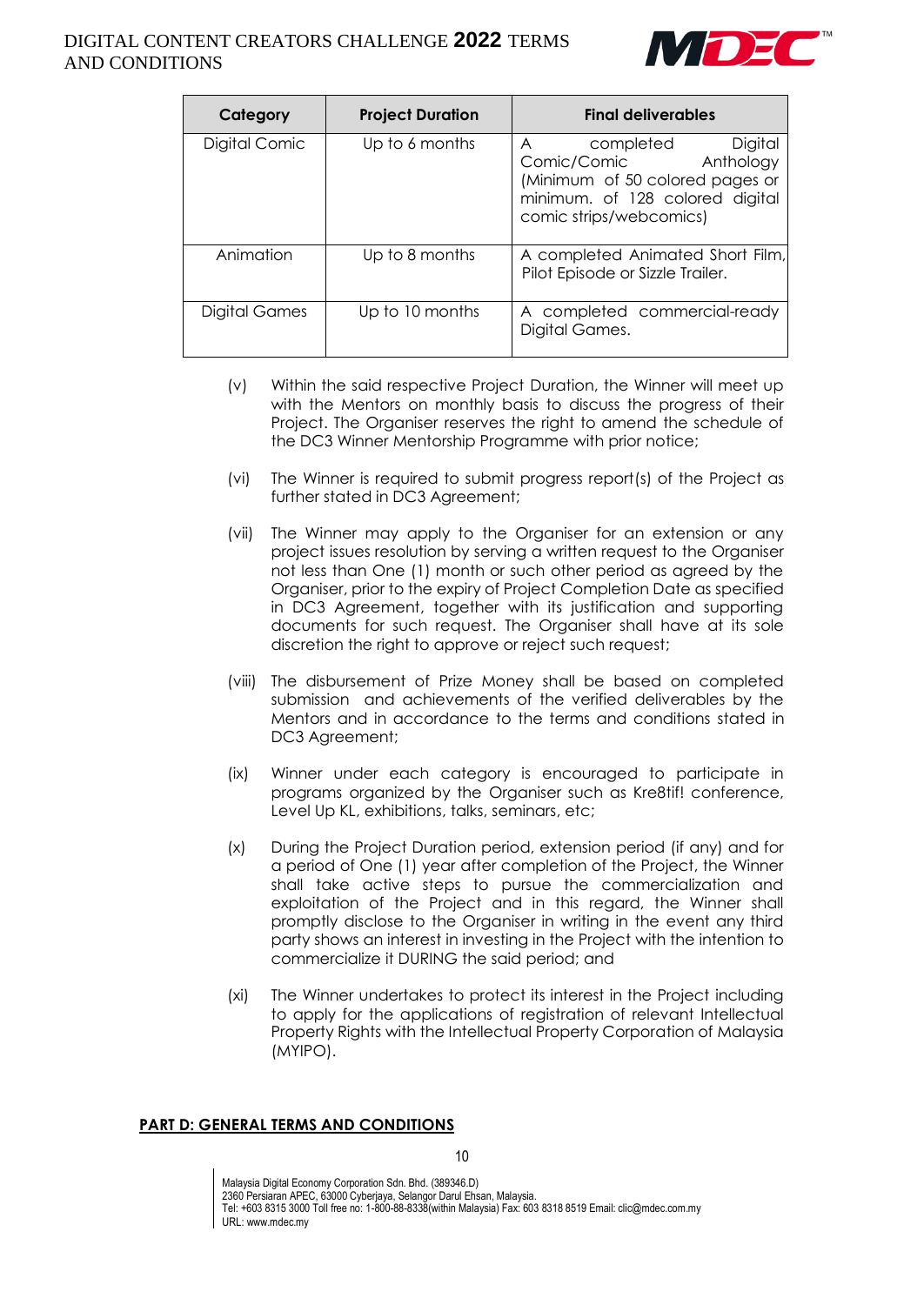

- **11. No Revision or Resubmission:** Upon submission of the Competition Entry, no revision and/or resubmission of the Competition Entry is allowed by the Applicant. Any revision and/or resubmission and/or request for the return of the Competition Entry shall not be entertained by the Organiser.
- **12. Disqualification:** The Organiser reserves the right to disqualify any Competition Entry without any prior notification to the Applicant if the Applicant's Competition Entry consist any of the following:
	- a) offensive or obscene;
	- b) slanderous or defamatory which is likely to bring the Organiser into disrepute;
	- c) violates the privacy or impair the credibility of any person;
	- d) violates any law or is connected to any illegal activity;
	- e) includes any other inappropriate contents or images;
	- f) infringement of any third party rights; and/or
	- g) non-observance with these Terms and Conditions.

In addition to the above, Competition Entry will be automatically rejected if incomplete, unreadable, damaged, mutilated, tampered with, falsified, mechanically reproduced, irregular in any way or otherwise not in compliance with these Terms and Conditions*.* In the event of any claims made by any third party in relation to the Competition Entry, the Applicant must take full responsibility and deal with the said third party claims at their own costs. The Organiser accepts no responsibility or liability in such matter.

- **13. Originality.** Applicant's Project Proposal must be originally produced by the Applicant. The Organiser shall have the right, in its sole discretion, to disqualify the Competition Entry in the event the Applicant fails to submit its original Project Proposal.
- **14. No Infringement.** The Organiser shall have the right, in its sole discretion, to automatically disqualify any Competition Entry that is found or suspected to have infringed or violate any intellectual property rights or other third party rights. In the event of any claims, the Applicant must take full responsibility and deal with any such claims at their own cost. The Organiser shall accepts no responsibility or liability in such matter. The Applicant shall indemnify the Organiser against all actions, claims and liabilities, whether direct or indirect, special, incidental, or consequential damages from any party that may arise from the Competition Entry submitted by the Applicant for the DC3 Programme.
- **15. Right to Use.** By participating in the DC3 Programme, the Applicant agrees to provide the Organiser with the right to use the Project (if applicable), free from royalty for the purpose of showcasing any and all works produced by the Applicant under the DC3 Programme for promotional purposes. The Applicant further agrees that the Organiser reserves the right to use the Applicant's name, address, photograph, audio, visual recording of the Applicant in connection with such promotional showcasing, but shall have no obligation to do so and without payment or compensation to the Applicant.
- **16. Exclusions of Liability.** The Organiser, sponsors and their group of companies and their employees, agents and representatives hereby disclaim any and all liabilities that may arise in connection with the DC3 Programme, Competition Entry and any materials submitted and/or produced in relation thereto. Further, the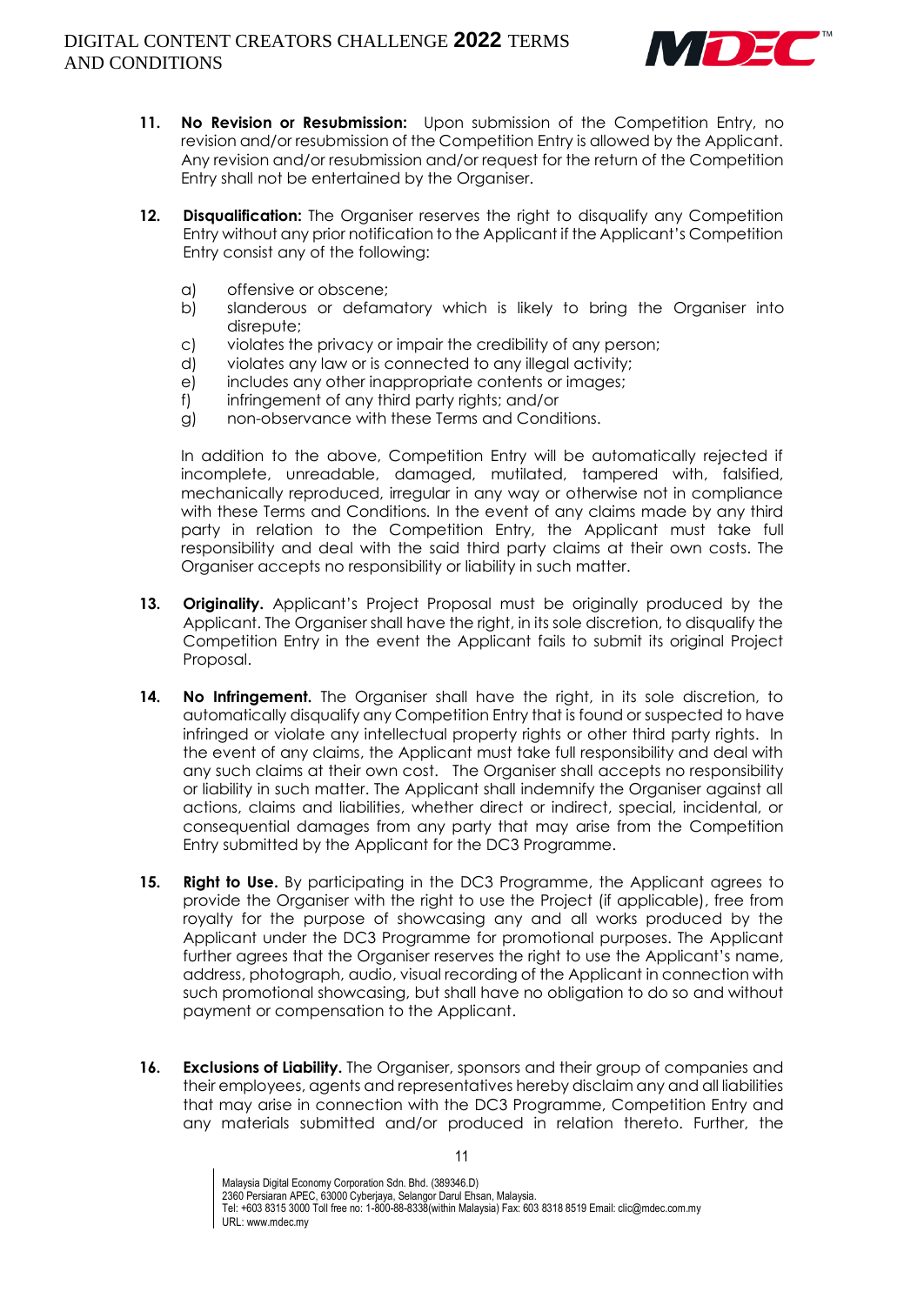

Organiser and its employees, agents and representatives shall not be held responsible for any Competition Entry that are lost or damaged in transit.

- **17. Indemnity.** The Applicant shall indemnify the Organiser against any claim, direct or indirect, special, incidental or consequential damages from any party that may arise from the Competition Entry and/or Project Proposal submitted for the DC3 Programme.
- **18. True and Accurate**. The Applicant hereby declares that all information, financial and other statements, reports and other documents and data furnished, or to be furnished to the Organiser, in connection with the submission of the Competition Entry does not contain any untrue statements and were honestly provided and made upon due and careful inquiry and have not omitted to state any fact(s), the omission of which makes such statements misleading.
- **19. Termination on Corruption, Unlawful or Illegal Activities.** Without prejudice to any other rights of the Organiser, if the Applicant is convicted by a court of law for corruption or unlawful or illegal activities in relation to the DC3 Programme or any other agreement that the Applicant may have with the Organiser, the Organiser shall be entitled to terminate the Applicant's Competition Entry at any time, by giving a written notice with immediate effect. Upon such termination, the Organiser shall be entitled to all losses, costs, damages and expenses (including any incidental costs and expenses) incurred by the Organiser arising from such termination. For the avoidance of doubt, the Organiser shall be entitled to any form of losses including loss of profit, damages, claims or whatsoever against the Organiser upon such termination of the Competition Entry.
- **20. Disputes.** The Applicant agrees that any and all disputes are encouraged to be negotiated and reach amicable settlement. Failure to resolve the disagreement by negotiation, either party may refer the disagreement to the court of Malaysia. These Terms and Conditions shall be governed by and construed in accordance with the laws of Malaysia and parties agree to submit to the jurisdiction of Malaysia in the event of any dispute.
- **21. Personal Data.** By participating in the DC3 Programme, the Applicant hereby represents and warrants that with regard to the personal data (as defined under the Personal Data Protection Act 2010) provided and/or to be provided to the Organiser for the purpose(s) of and/or in connection with the DC3 Programme, the the Applicant has obtained the required consent for the Organiser to process the personal data in question and that it has read and accepted the Organiser's Personal Data Protection Statement which is accessible at <https://mdec.my/footer-pages/personal-data-protection/> and agree to the processing of any personal data provided by the Applicant to the Organiser in accordance with the manner specified therein. The Applicant further agrees that, with regard to the personal data provided and/or to be provided by the Organiser to the Applicant for the purpose(s) of and/or in connection with the DC3 Programme, the Applicant shall, and shall procure that all of his/her employees, officers, employer and agents to similarly, comply with the Personal Data Protection Act 2010.

## **22. Miscellaneous**

a) The Applicant hereby agrees to release and hold harmless the Organiser, its employees, agents and representatives against any and/or all losses,